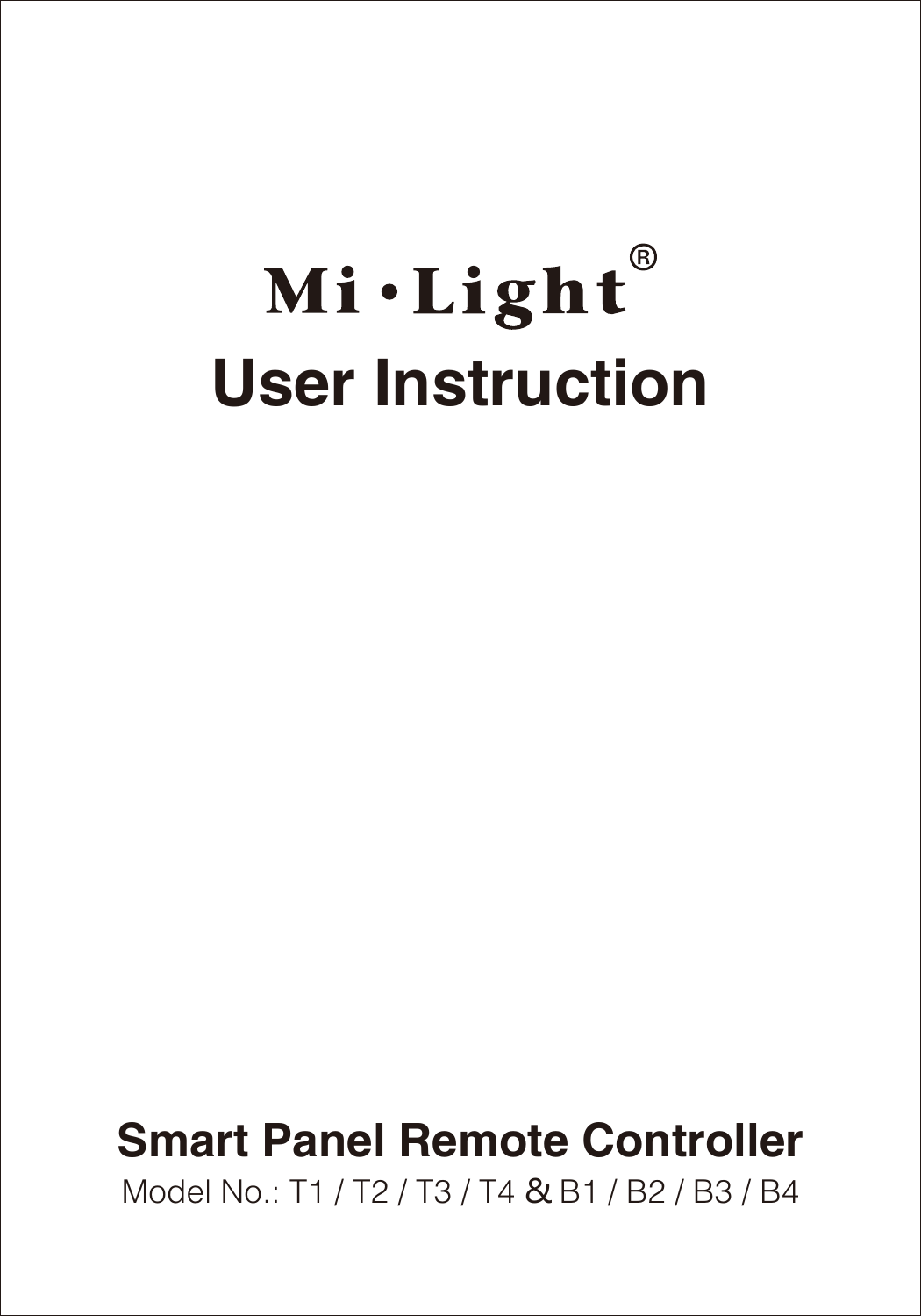# **1. Product Features**

Smart Panel Remote Controller is a newly developed remote controller. This Panel remote controller is designed by a delicate and fashionable tempered glass panel; And we adopt a high precision Capacitive touch screen IC. Touch Screen is very stable; 2.4GHz high RF wireless control with long distance controlling, low power consumption and high speed transmitting rate.

This product has T series and B series, and the difference is the method of power supplying. Both series have 4 kinds: T1/B1 4-zone dimmable panel remote controller; T2/B2 CCT 4-zone panel remote controller; T3/B3 4-zone RGB/RGBW panel remote controller; T4/B4 4-zone RGB+CCT panel remote controller. This product widely work on our smart LED Lighting, LED Controller and Smart panel controller, etc.

| <b>Panel Remote</b><br><b>Controller Name</b>        | Compatible<br><b>Remote Model</b> | Compatible products          |
|------------------------------------------------------|-----------------------------------|------------------------------|
| 4-Zone Brightness Dimming<br>Panel Remote Controller | FUT091                            | Brightness dimming series    |
| 4-Zone CCT Adjust<br>Panel Remote Controller         | FUT091                            | CCT adjust series            |
| 4-Zone RGB/RGBW<br>Panel Remote Controller           | FUT095/FUT096                     | RGB / RGBW series            |
| 4-Zone RGB+CCT<br>Panel Remote Controller            | FUT092                            | RGB / RGBW<br>RGB+CCT series |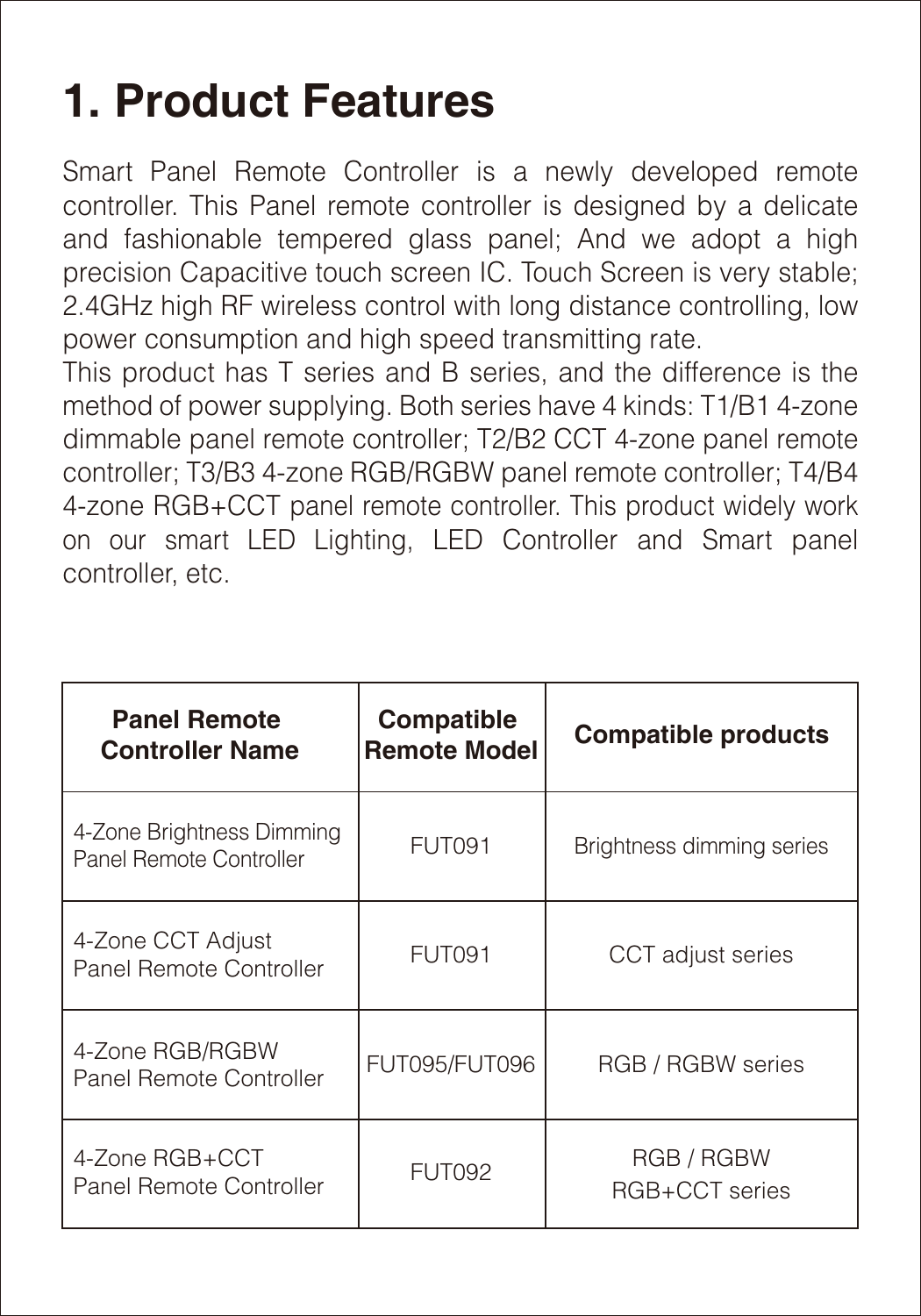## **2. Technical Parameters**



#### **B Series: Powered by 3V(2\*AAA Battery)**

Working Temperature: -20-60℃ Input Voltage: 3V(2\*AAA Battery) Radio Frequency: 2400-2483.5MHz Modulation Method: GFSK

Transmitting Power: 6dBm Control Distance: 30m Standby Power: 20uA<br>Size: L86mm\*W86mm



#### **T Series: Powered by AC90-110V or AC180-240V**

Working Temperature: -20-60℃ Input Voltage: AC90-110V or AC180-240V Radio Frequency: 2400-2483.5MHz Modulation Method: GFSK

Transmitting Power: 6dBm Control Distance: 30m Size: L86mm\*W86mm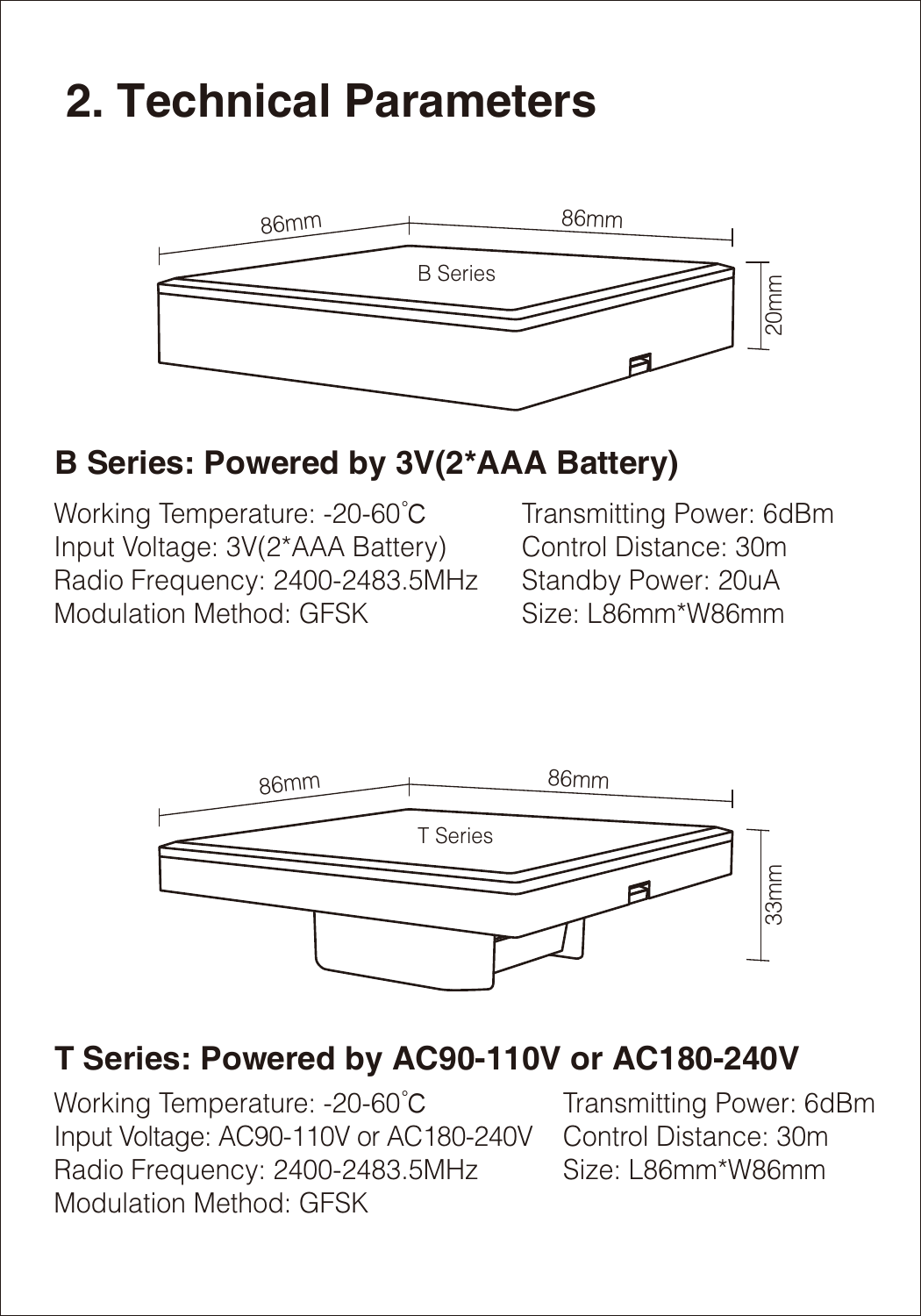# **3. Installation/ Dismantlement**

**T series Installation/ Dismantlement**





**B series Installation/ Dismantlement**





# **4. Attention**

- 1. Please check the cable, and make the circut is correct before power on.
- 2. When installation, pls handle with care to avoid the broken of the glass panel.

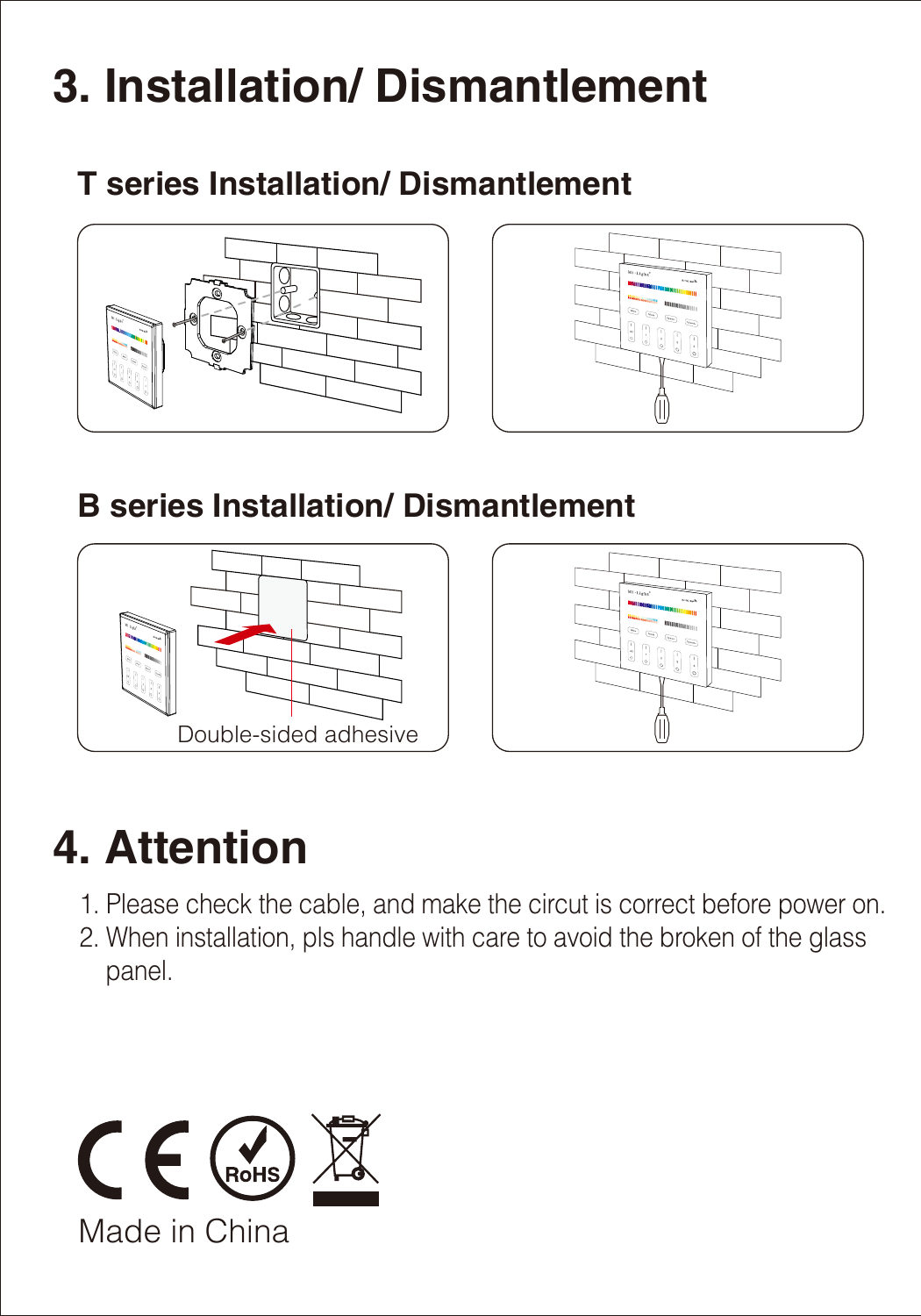## **5. Function of keys**

**Remark:** When touching the button, LED indicating lamp will flash once with different sound(Touch slider with no sound).



### **Link / Unlink**

**Link:** First power off, then power on, within 3 seconds touch any of the Zone **' | '** button 3 times shortly, the link is done when you see the light blinks 3 times, otherwise try again later.

**Unlink:** First power off , then power on , within 3 seconds touch the linked Zone **' | '** button or the Master **' | '** button 5 times shortly , the unlink is done when you see the light blinks 9 times, otherwise try again later.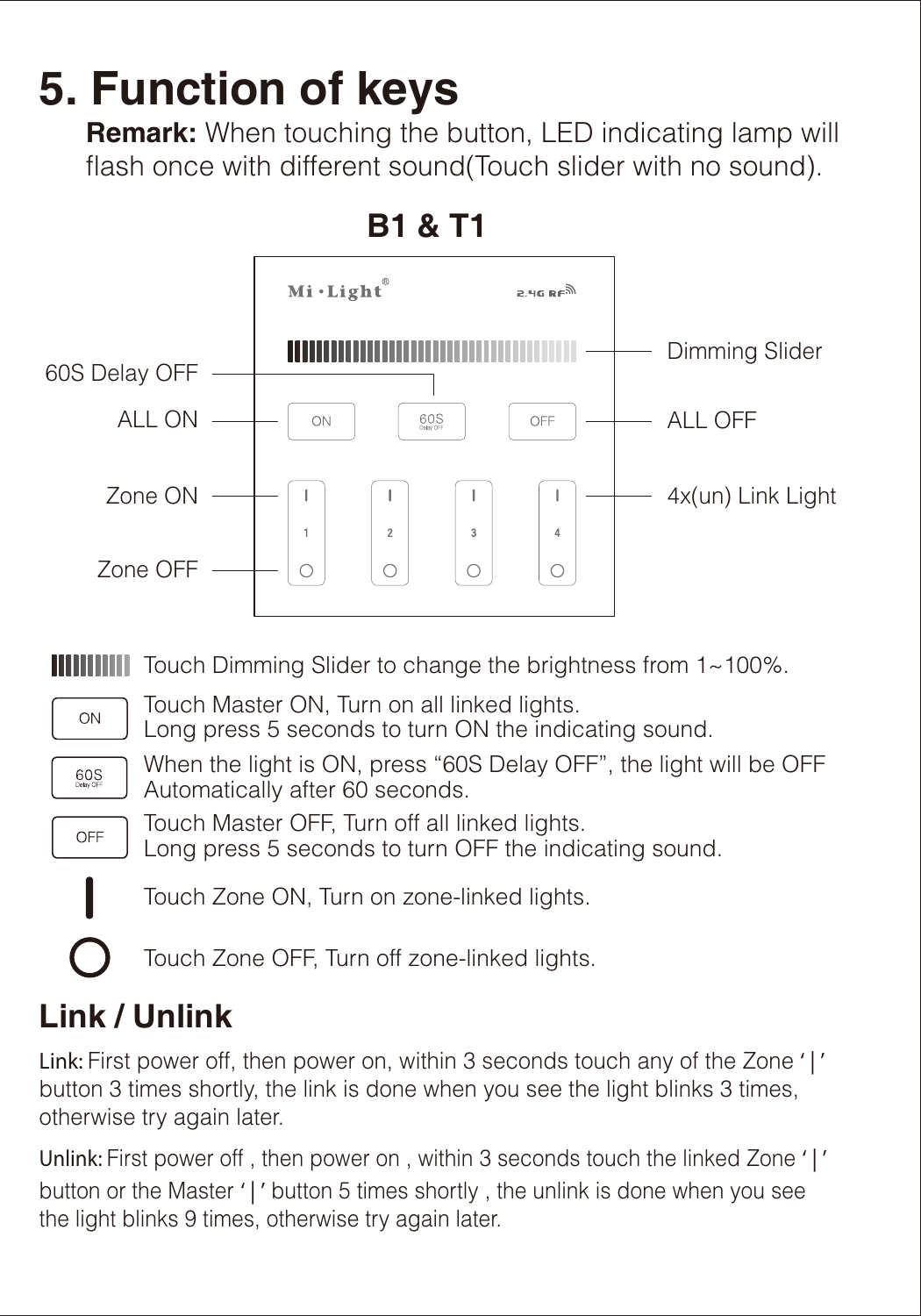#### **B2 & T2**



### **Link / Unlink**

**Link:** First power off, then power on, within 3 seconds touch any of the Zone **' | '** button 3 times shortly, the link is done when you see the light blinks 3 times, otherwise try again later.

**Unlink:** First power off , then power on , within 3 seconds touch the linked Zone **' | '** button or the Master **' | '** button 5 times shortly , the unlink is done when you see the light blinks 9 times, otherwise try again later.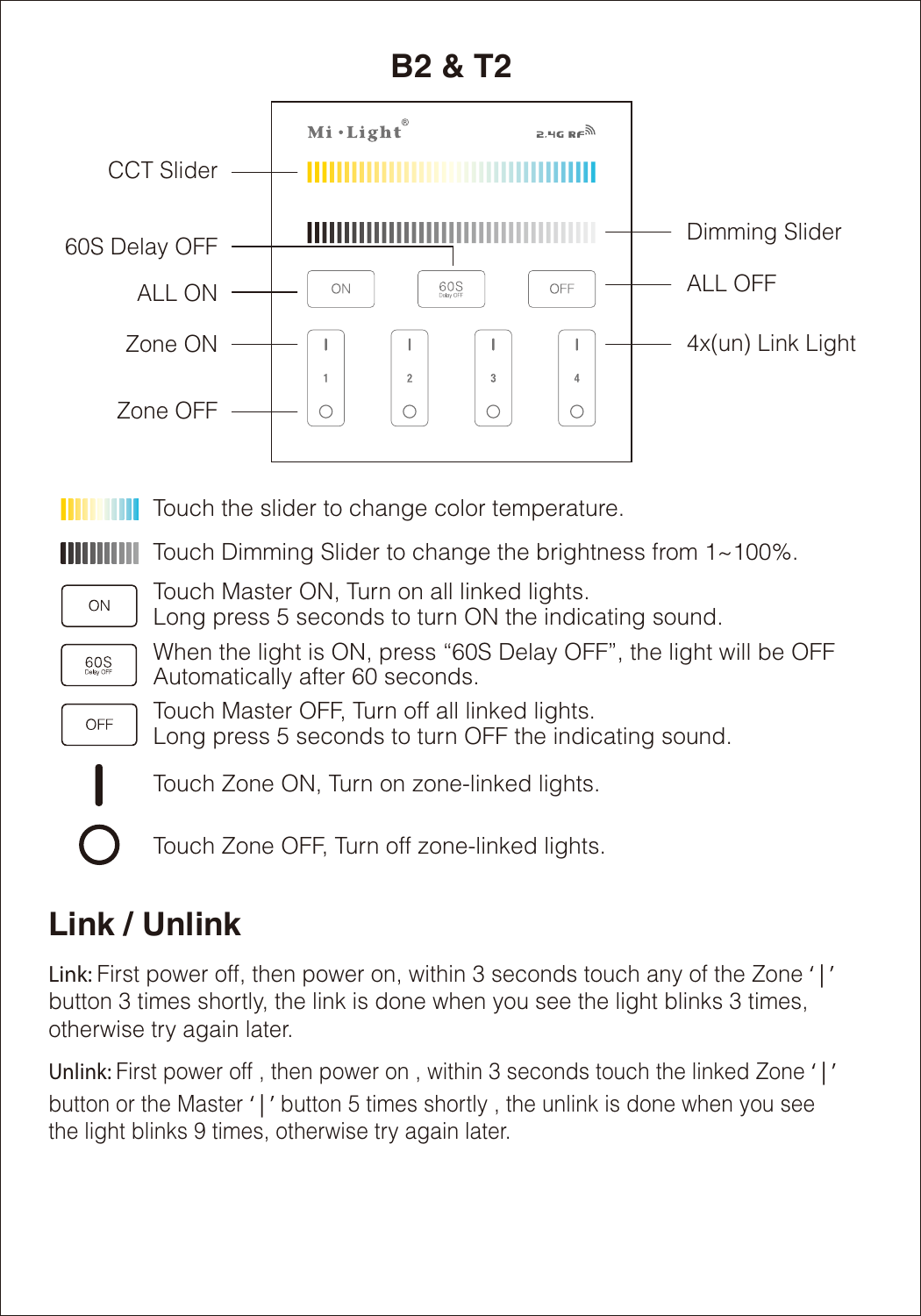

Speed-Slow the speed on present dynamic mode.

Speed+ Accelerate the speed on present dynamic mode.

**Zone(1-4) ON:** Touch Zone ON, Turn on zone-linked lights. ALL ON: Touch turn on all linked lights. Long press 5 seconds to turn ON the indicating sound.

**Zone(1-4) OFF:** Touch Zone OFF, Turn off zone-linked lights. **ALL OFF:** Touch turn off all linked lights. Long press 5 seconds to turn OFF the indicating sound.

### **Link / Unlink**

**Link:** First power off, then power on, within 3 seconds touch any of the Zone **' | '** button 1 time shortly, the link is done when you see the light blinks 3 times, otherwise try again later.

**Unlink:** First power off , then power on , within 3 seconds, long press the Zone **' | '** button or the Master **' | '** button, the unlink is done when you see the light blinks 9 times, otherwise try again later.